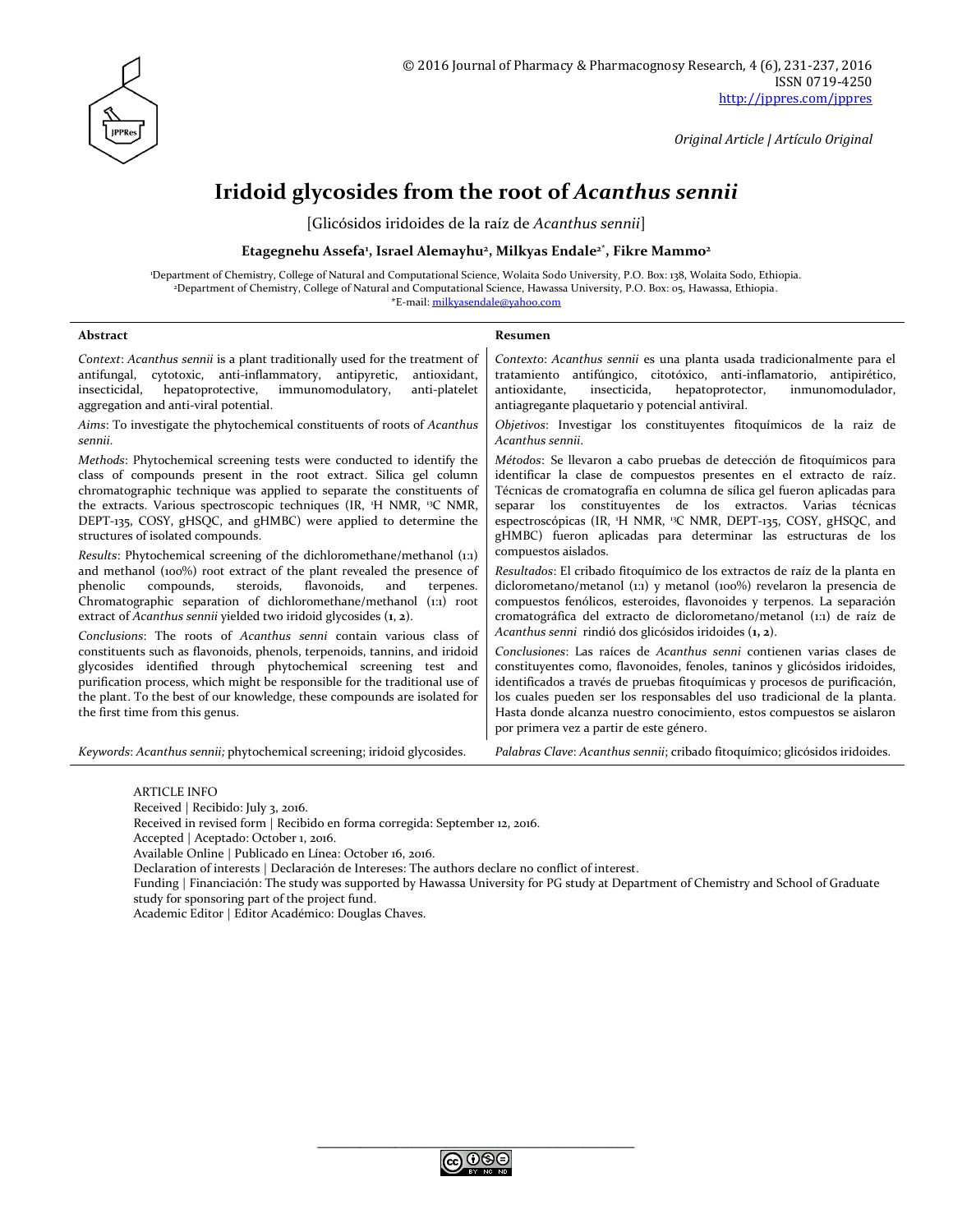### **INTRODUCTION**

*Acanthus* is a genus of flowering plants belongs to the family *Acanthaceae.* The *Acanthus* family is fairly large with some 2500-3000 species in about 250 genera. The family is distributed in tropical and subtropical habitats mainly around Indo-Malaysia, Africa, Brazil and Central America. The *Acanthaceae* family possess antifungal, cytotoxic, anti-inflammatory, anti-pyretic, antioxidant, antiviral, insecticidal, hepatoprotective, immunomodulatory, and anti- platelet aggregation (Tripetch et al., 2001; Tomas et al., 2009; Awan and Aslam, 2014; Ming-Yu et al., 2014).

*Acanthus sennii* (Fig. 1) is endemic to Ethiopia (Melesse et al., 2015; Teshome and Kelbessa, 2013) with different local names; i.e. *Kusheshile* (Amharic) (Ermias et al.*,* 2011; Muthuswamy and Abay, 2009), *Chocha* (Kembatigna), (Melesse et al., 2015), *Sokoro* (Oromifa) (Rainer et al., 2011).



**Figure 1.** Picture of *A. sennii* (Photo taken by Etagen A., Wolaita Sodo, November 2015).

*Acanthus sennii* is traditionally used for treating scorpion sting with root decoction given orally and to treat bleeding and stabbing pain leaf paste is applied (Giday et al., 2007; Awas and Demissew, 2009; Muthuswamy and Abay, 2009). The leaves are used as a medicine with butter and applied to wounds (Rainer et al., 2011). In our ongoing project to study the medicinal plants of southern Ethiopia, we hereby present a comprehensive phytochemical analysis of the roots of *A. sennii*.

### **MATERIAL AND METHODS**

### **Instrumentation**

UV-Vis spectrum was measured with GENESY's spectrometer (200-600 nm) in methanol at room

temperature. Infrared (KBr pellet) spectrum was recorded on Perk-Elmer BX infrared spectrometer in the range 400-4000 cm<sup>-1</sup>. Nuclear Magnetic Resonance (NMR) analysis was recorded on a Bruker Avance 400 MHz spectrometer with tetramethylsilane (TMS) as internal standard and deuterated dimethyl sulfoxide **(**DMSO-*d*6) as solvent. Structural assignments were done on the basis of <sup>1</sup>H NMR, <sup>13</sup>C NMR, DEPT-135 chemical shift value, Gradient Heteronuclear Multiple Quantum Coherence (gHMQC), Heteronuclear Single Quantum Coherence Spectroscopy (gHSQC), Gradient Heteronuclear Multiple Bond Coherence (gHMBC), and Correlation Spectroscopy (COSY) spectra. Thin Layer Chromatography (TLC) was done using silica gel 60 F254. Column chromatography was performed on silica gel 60 (60-100 mesh).

### **Plant material collection and preparation**

The root of *A. sennii* material was collected in November 2015 in Southern Nations, and Nationalities Peoples Region, Wolaita zone, Wolaita Sodo area, which is 329 km from Addis Ababa, the capital of Ethiopia and 150 km from Hawassa University. The plant species was confirmed by botanist Mr. Markos Kuma from Wolaita Sodo University and the specimen was deposited at the herbarium of Wolaita Sodo University, Ethiopia (AS-001-2016). The collected root part of *A. sennii* was dried and grinded in to powder using mortar and was made ready for further analysis.

# **Preparation of crude dichloromethane/methanol extraction**

The grounded (500 g) root of was *Acanthus sennii* soaked into 3 L of dichloromethane/methanol (1:1) solvents at room temperature in the Erlenmeyer flask. After shaking well, the flask containing the solution was put on an orbital shaker and left for 12 h at a speed of 120 revolutions per minute. After 12 h the solution was filtered using 15 cm size Whatman filter paper. The filtered solution was concentrated using rotary evaporator at a temperature of about 40-45°C, air dried and weighted to yield 35 g of a brownish crude extract.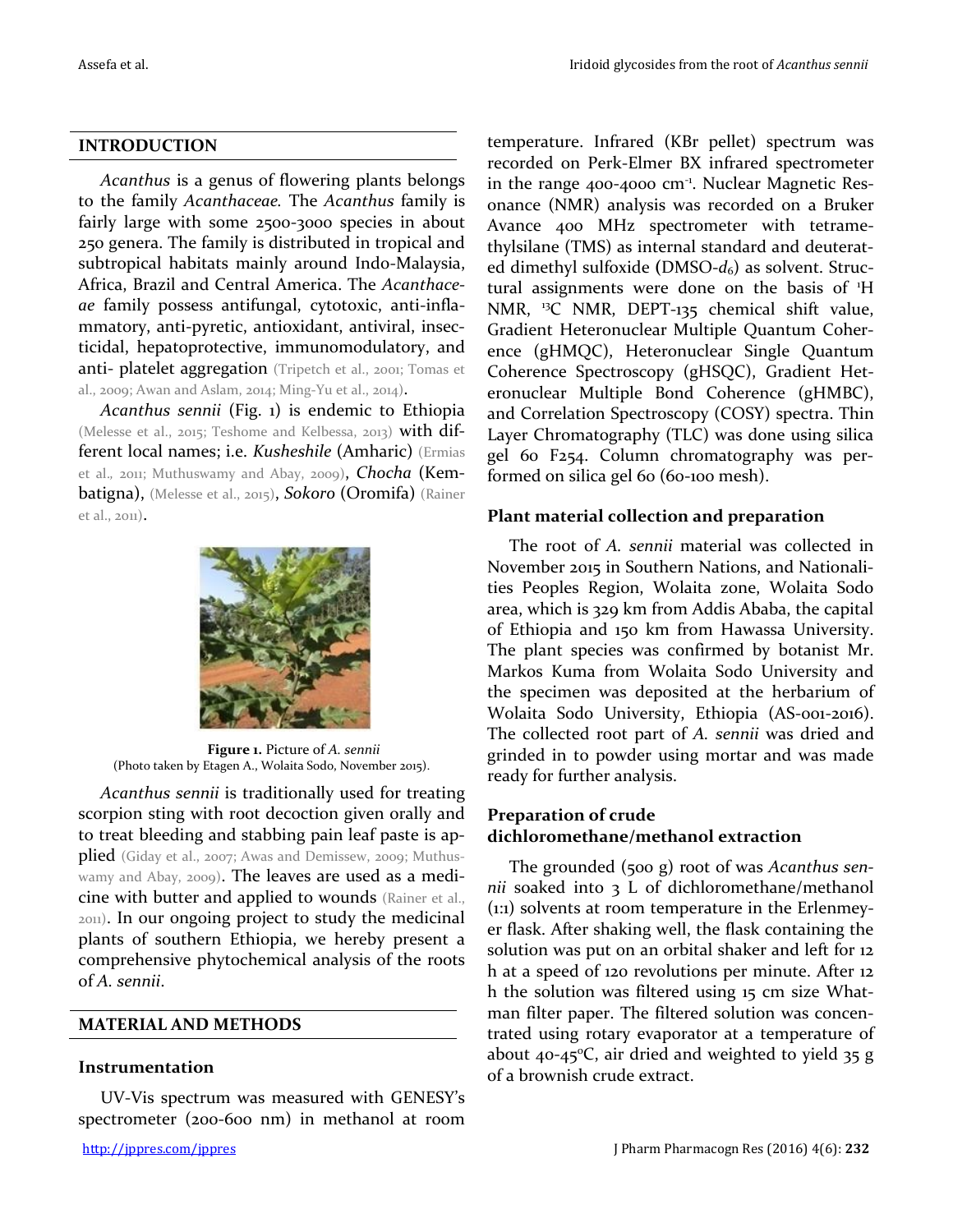## **Isolation and purification of compounds**

About 35 g of the brownish methanol extract was subjected to silica gel column chromatographic separation (150 g) silica gel) and eluted with increasing gradient ethyl acetate in *n*-hexane followed by methanol (100%). A total of 34 fractions (each 30 mL) were collected. The constituent profile of each fraction was monitored by TLC (70:30; *n*hexane/ethyl acetate) and visualized under UV-Vis light ( $\lambda$  254 and 366 nm). Fractions 27-31 showed two spots each on TLC result in (70:30) *n*hexane/ethyl acetate solvent system in both wave lengths (254 and 365 nm). Then, these fractions were combined, dried and washed sequentially with *n-*hexane for several times and the TLC of each precipitate was checked. One clear spot with  $R_f$  value of 0.42 was observed (compound **2**, 45 mg). Fractions 32-34 showed single spot with a minor impurity with R<sup>f</sup> value 0.64 in *n*-hexane/ethyl acetate (70:30) solvent system. Thus, these three fractions were combined and washed continuously with *n*hexane, monitored by TLC, to give a yellowish powder (compound **1**, 10 mg).

# **Preliminary phytochemical screening**

Phytochemical screening tests were carried out on the crude extract of dichloromethane/methanol (1:1) and 100% methanol using standard procedures to identify the chemical constituents present (Ganesh and Vennila, 2011; Tiwari et al., 2011).

# *Test for alkaloids*

To 1 mL of 1% HCl was added to 3 mL of the extract in a test tube. The mixture was heated for 20 min, cooled and filtered. Then, 1 mL of the filtrate was tested with 0.5 mL Wagner's, Hager's and Mayer's reagents. Formation of reddish brown precipitate for Dragendorff's and Wagner's reagents, yellow precipitate for Hager's and cream precipitate for Mayer's indicated the presence of alkaloids (Tiwari et al., 2011).

# *Test for flavonoids*

Flavonoids were determined by Mg-HCl reduction test. A piece of magnesium ribbon (powder) and 3 drops of concentrated hydrochloric acid were added to 3 mL of the test extract. A red coloration indicated the presence of flavonoids. Five milliliters of dilute ammonia solution was added to 5 mL of the aqueous filtrate of extract followed by the addition of 1 mL concentrated  $H_2SO_4$ . A yellow coloration indicated the presence of flavonoids. The yellow colure disappeared on standing position (Ganesh) and Vennila, 2011).

# *Test for phenols*

Ferric chloride test: Extract was treated with 3-4 drops of ferric chloride solution. Formation of bluish black colure indicates the presence of phenols (Ganesh and Vennila, 2011).

# *Test for glycosides*

To 2 mL of extract 2 drops of Molisch's reagent was added and shaken well. Two milliliters of concentrated  $H_2SO_4$  was added on the sides of the test tube. A reddish violet ring appeared at the junction of two layers immediately indicated the presence of carbohydrates (Ganesh and Vennila, 2011).

# *Test for terpenoids*

About 5 mL of the extract was mixed with 2 mL of chloroform and 3 mL of concentrated  $H_2SO_4$  was added. A reddish brown coloration at the interface confirmed the presence of terpenoids (Ganesh and Vennila, 2011).

# *Test for tannins*

About 0.2 g of the dried powdered samples was boiled in 10 mL of distilled water in a test tube and then filtered. The addition of  $0.1\%$  FeCl<sub>3</sub> solution resulted in a characteristic blue, blue-black, green or blue-green color, which confirmed the presence of tannins (Ganesh and Vennila, 2011).

### *Test for saponins*

About 0.2 g of powdered sample extract was boiled in 2 mL of distilled water on a water bath and filtered. A fraction of aqueous filtrate measuring 1 mL was mixed with 2 mL of distilled water and shaken vigorously to form a stable persistent froth. The frothing was mixed with about three drops of olive oil and shaken vigorously. Formation of an emulsion confirms the presence of saponins (Okamoto et al., 2006).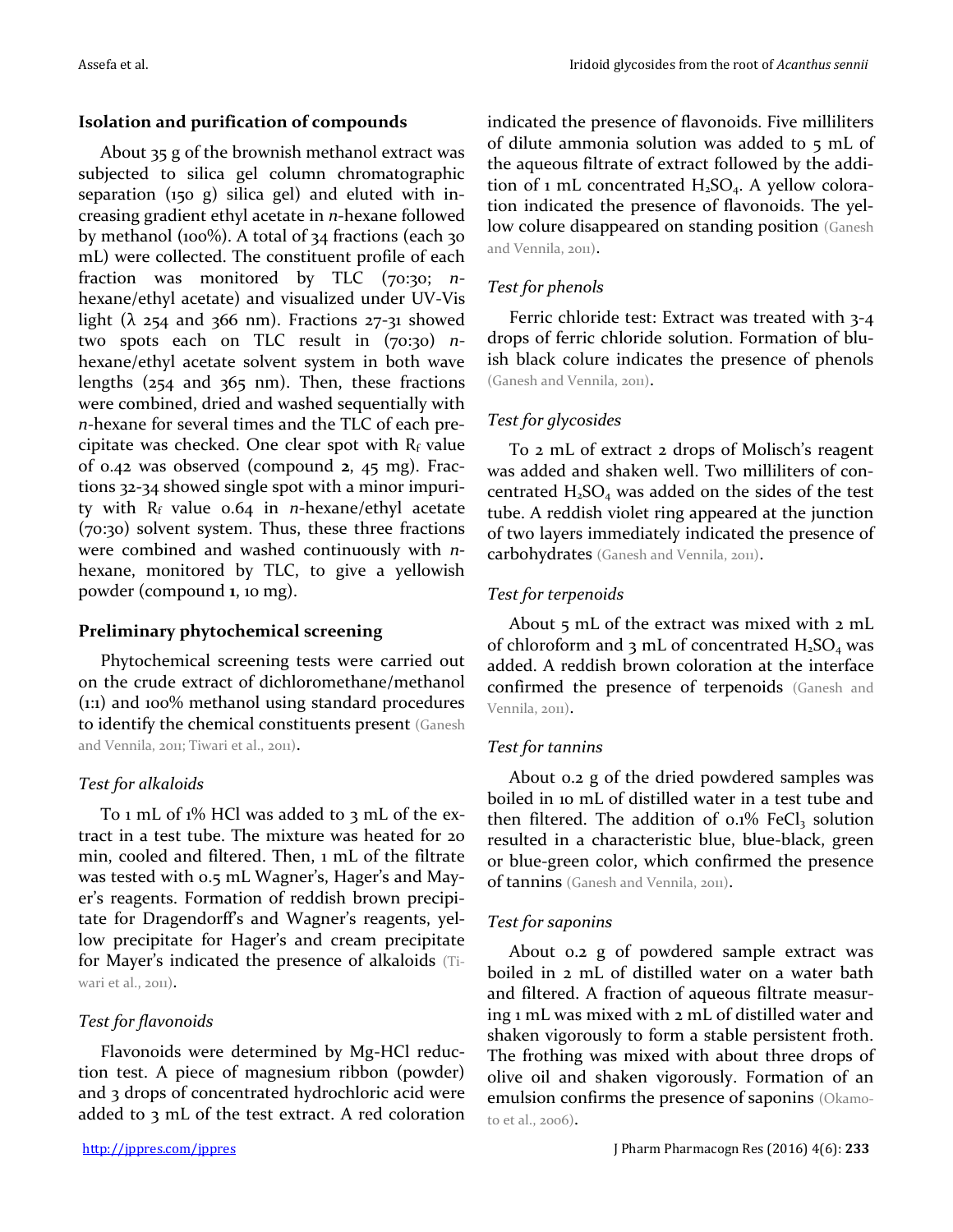### **RESULTS AND DISCUSSION**

#### **Preliminary phytochemical screening**

Preliminary screening tests of the crude extract of dichloromethane/methanol (1:1) revealed the presence of flavonoids, glycosides, terpenes, phenols, tannins and absence of alkaloids and saponins (Table 1).

**Table 1**. Phytochemical screening of the roots of *Acanthus sennii*

| <b>Metabolite</b><br>group | Reagent                       | <b>Present/Absent</b> |
|----------------------------|-------------------------------|-----------------------|
| Alkaloids                  | Dragedoff's reagents          |                       |
| Flavonoids                 | Dilute ammonia solution       | $\div$                |
| Phenols                    | FeC <sub>l</sub>              | $\ddot{}$             |
| Glycosides                 | Conc HCl/ Molisch             | $\ddot{}$             |
| Terpenoids                 | Chloroform and conc $H_2SO_4$ | $\div$                |
| <b>Tannins</b>             | FeC <sub>l</sub>              | $\ddot{}$             |
| Saponins                   | Warring in water bath         |                       |

(+) presence, (-) absence

#### **Spectroscopic analysis**

Compound **1** was obtained as a yellow powder (10 mg) from the dichloromethane/methanol (1:1) extract with R<sub>f</sub> value of 0.64 under 70/30 *n*hexane/ethyl acetate solvent system. The UV spectrum of indicated absorbance of peaks  $\lambda_{\text{max}}$  at 220, which indicated the presence of an iridoid enol ether system and transitions of lone pair of electrons n- $\sigma^*$  (C-O moiety). The IR spectrum revealed vibrations at 3400cm<sup>-1</sup> (hydroxyl group), and at 2936  $cm<sup>-1</sup>$  (due to C-H stretching).

The <sup>1</sup>H NMR spectrum (400 MHz, Table 2) revealed the presence four methylenes at  $\delta$  3.65 (*dd*, *J*=6.5, 1.8, H-3) and δ 3.77 (*d*, *J*=1.5 H-10) and at δ 1.68 (dd, *J*=6.5, 3.0, H-4), δ 1.78 (t, H-6), respectively. Of these two of them are oxymethylenes (H-3 and H-10). Four methines were observed at  $\delta$  4.95 (t, H-1),  $\delta$  1.65 (m, H-5),  $\delta$  3.66(t, H-7), 2.21 (brd, H-9). The presence of a sugar moiety was evident from the anomeric peak at  $\delta$  4.6 (d, H-1") and glycoside monosaccharide peaks at δ 3.18 (dd, *J*= 8.3, H-2′′), δ 3.38 (t, H-3''),  $\delta$  3.28 (t, H-4''),  $\delta$  3.36 (m, H-5''), and δ3.59 (dd, *J*= 8, 6.0, H-6′′). The <sup>13</sup>C NMR spectrum revealed a total of 15 carbons of which six of them were for a sugar moiety and the remaining nine peaks belong to iridoid skeleton. Two oxygenated methylenes at  $\delta$  61.6 and 63.4 (C-3 and C-10, respectively), two methyelenes at  $\delta$  39.1 (C-6) and 29.3 (C-4), two oxygenated methines at  $\delta$  77.4 (C-7) and  $\delta$ 92.1 (C-1), two methines at δ 24.2 (C-5) and δ 45.6 (C-9) and one quaternary carbon at  $\delta$  82.9 (C-8) (Table 2) were all in good agreement with the <sup>1</sup>H NMR spectra. The HSQC spectrum suggested direct connectivity between C-1 and H-1, C-3 and H-3,  $C$ -4 and H-4,  $C$ -5 and H-5,  $C$ -9 and H -9 and  $C$ -1" and H-1′′ (Table 2). The HMBC spectrum showed important correlations between H-3 and C-1, H-5 and C-9, H-9 and C-1, C-8, C-10. These correlations clearly suggest an iridoid skeleton and the presence of the sugar moiety at C-1 position was further substantiated by correlations between H-1" at  $\delta$  5.03 with  $\delta$ 104.4 (C-1). Moreover, the position of oxymethylene  $(CH_2OH)$  at C-8 was proved from the HMBC correlation between at  $\delta$ 3.10 (H-9) with carbons at  $\delta$  63.4 (C-10) (see Table 3 below). Thus, based on the above spectroscopic data and comparison with literature (Biswanath et al., 2007), the structure of compound **1** (Fig. 1) was proposed to be a derivative of stegoside II iridoid glycoside.



**Figure 1.** Important HMBC correlation of compound **1**.

Compound **2** was obtained as a brownish powder  $(45 \text{ mg})$  with R<sub>f</sub> value of 0.42 under 30% ethyl acetate/*n-*hexane solvent system. The UV-Vis spectrum showed a similar pattern to that of compound-**1** with  $\lambda_{\text{max}}$  at 220 and 280 nm, which indicated the presence of an iridoid enol ether system and transitions of lone pair of electrons n- $\sigma^*$  and n- $\pi^*$ , respectively. The IR spectrum indicated the broad vibration at 3400 cm<sup>-1</sup> (due to a hydroxyl group), around  $2936$  cm<sup>-1</sup> vibrations (due to C-H stretching), vibrations at  $1640 \text{ cm}^{-1}$  (due to C=C).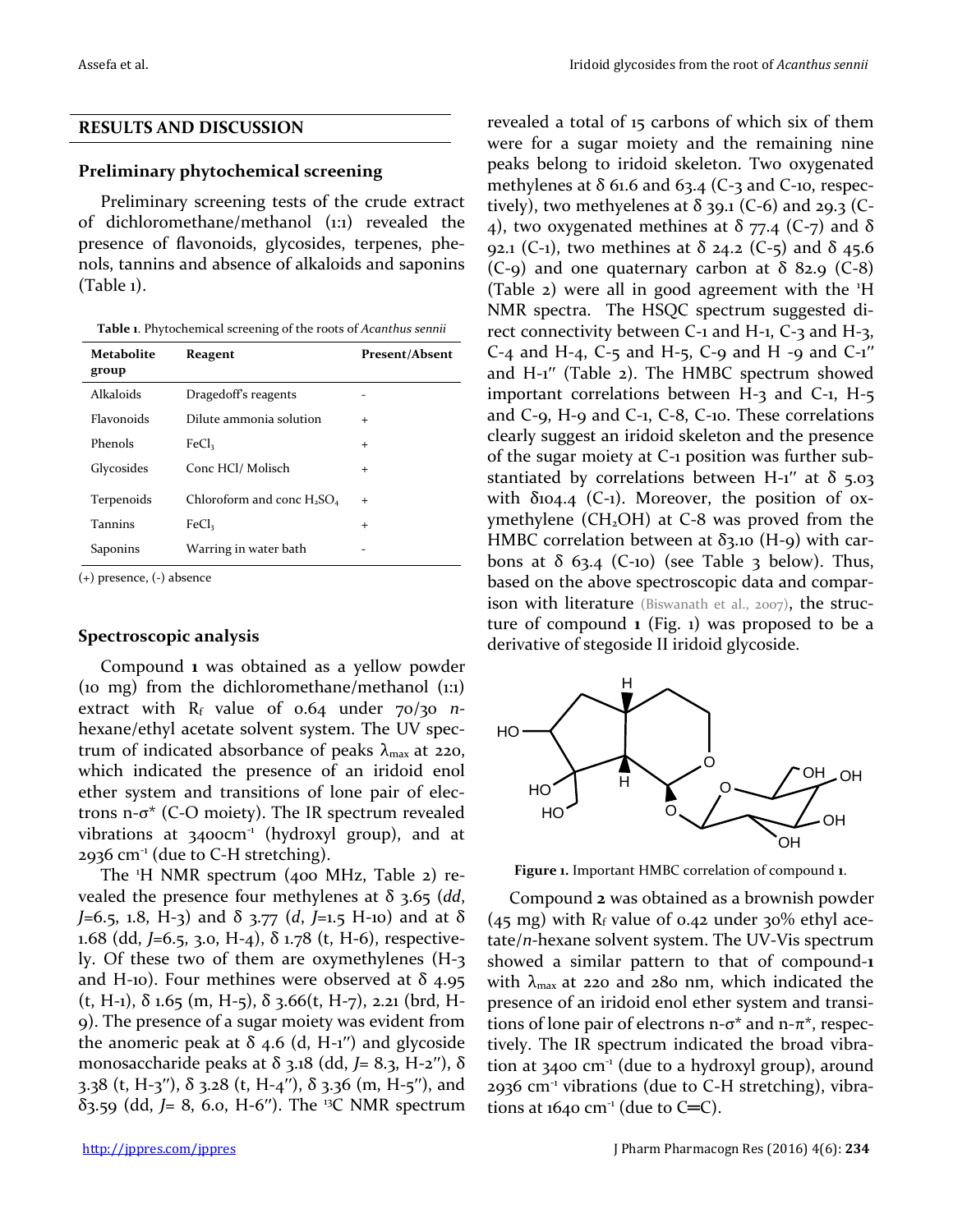The  $H$  NMR spectrum (400 MHz, Table 3) revealed the presence one methyl at  $\delta$ 1.31 (1H, s, H-10); one methylene at  $\delta$ 1.78 (t, H-6); six methines at δ5.34 (1H, s, H-1), δ6.40 (1H, d, *J*=5.1,H-3), δ4.60 (1H, overlapped H-4), δ2.18 (m, H-5), δ 3.31 (1H, overlapped H-7) and  $2.30$  (brd,  $10.2$ , H-9), respectively. The presence of a sugar moiety was evident from the anomeric peak at  $δ_5.03$  (d, H-1'') and glycoside monosaccharide peaks at δ3.20 (dd, 9.0, 8.3 H-2''), δ 3.49 (t, H-3''),  $\delta$ 3.54 (t, H-4''),  $\delta$ 3.73 (m, H-5''), δ3.79` (dd, *J*=1.2, 8, 6.0, H-6′′). The <sup>13</sup>C NMR spectrum revealed a total of 15 carbons of which six of them were for a sugar moiety. One methyl at  $\delta_1 8.3$ (C-10); one methylene at  $\delta$ 49.1(C-6); six methines; of which three of them were oxygenated at  $\delta$ 98.7  $(C-1)$ ,  $\delta$ 143.9 and  $\delta$ 82.4  $(C-7)$  and other three were at δ99.2 (C-4), δ38.5 (C-5) and δ56.2 (C-9); and one quaternary carbon at  $\delta$ 82.9 (C-8). Thus, based on the above spectroscopic data and comparison with literature (Biswanath et al., 2007) and that of spectra of compound **1**, the structure of compound **2** (Fig. 3) was proposed to be a derivative of stegoside II iridoid glycoside.



**Figure 3**: Structure of compound **2**.

|                             | $\delta_H(ppm)$                                                           |                     |                        |                                                                    | (Biswanath et al., 2007).                 |       |                 |
|-----------------------------|---------------------------------------------------------------------------|---------------------|------------------------|--------------------------------------------------------------------|-------------------------------------------|-------|-----------------|
| C/H                         | $\delta c$<br>$\Delta$ (DEPT-35)<br><b>HSQC</b><br><b>HMBC</b><br>J in Hz |                     | $\delta_{\rm C}$       | $\delta_{\rm H}$                                                   |                                           |       |                 |
| Aglycone                    |                                                                           |                     |                        |                                                                    |                                           |       |                 |
| $\mathbf{1}$                | 104.4                                                                     | 4.50 (d, $J=9,0$ )  | CH (104.4)             | $H_{1\rightarrow}C_1$                                              |                                           | 92.7  | 5.45(s)         |
| 3                           | 62.6                                                                      | $3.65$ (dd)         | CH <sub>2</sub> (62.6) | $H_3 \rightarrow C_3$                                              | $H_{3\rightarrow}C_1$                     | 139.4 | $6.16$ (1 H)    |
| $\overline{4}$              | 24.2                                                                      | $2.21$ (dd)         | CH <sub>2</sub> (24.2) | $H_4 \rightarrow C_4$                                              |                                           | 104.9 | 4.85(1)         |
| 5                           | 29.3                                                                      | 1.5(m)              | CH (29.3)              | $H_{5\rightarrow}C_{5}$                                            | $H_{5\rightarrow}C_{9}$                   | 40.3  | $2.67$ (m, H-5) |
| 6                           | 39.1                                                                      | $1.78$ (dt)         | CH <sub>2</sub> (39.1) |                                                                    |                                           | 77.2  | 3.90 (1H)       |
| 7                           | 77.4                                                                      | 3.66(t)             | CH (77.4)              |                                                                    |                                           | 49.1  | 3.66(t)         |
| 8                           | 82.9                                                                      |                     | $\mathsf{C}$           |                                                                    |                                           | 78.5  |                 |
| 9                           | 45.6                                                                      | $3.10$ (brd)        | CH(45.6)               | $H_{9\rightarrow}C_9$                                              | $H_{\alpha}$ <sub>C<sub>18,10</sub></sub> | 50.8  | 2.30 (brd)      |
| 10                          | 63.4                                                                      | 3.67(1H)            | CH <sub>2</sub> (63.4) |                                                                    |                                           | 24.2  | 1.31(s)         |
| Glucose                     |                                                                           |                     |                        |                                                                    |                                           |       |                 |
| $1^{\prime\prime}$          | 92.1                                                                      | $5.03$ $(d, J=8.0)$ | CH (92.1)              | $H_{1''}\rightarrow C_{1''}$                                       | $H_{1''}\rightarrow C_{1,5''}$            | 98.7  | 4.62            |
| $\mathbf{2}^{\prime\prime}$ | 77.5                                                                      | $3.76$ (dd)         | CH (77.5)              | $H_{z''}\,\rule{1pt}{.3pt}\rule{.3pt}{7pt}\rule{.3pt}{7pt}\,C_z''$ |                                           | 73.6  | $3.18$ (dd)     |
| 3''                         | 74.6                                                                      | 3.73(t)             | CH(74.6)               |                                                                    |                                           | 76.8  | 3.38(t)         |
| 4''                         | 77.1                                                                      | 3.40(t)             | CH (77.1)              |                                                                    |                                           | 70.7  | 3.28(t')        |
| 5''                         | 73.2                                                                      | $3.46$ (m)          | CH (73.2)              |                                                                    |                                           | 77.0  | 3.36(m)         |
| 6"                          | 60.8                                                                      | 3,79 (dd)           | CH <sub>2</sub> (60.8) |                                                                    |                                           | 61.4  | 3,59 (dd)       |

**Table 2.** <sup>1</sup>H and <sup>13</sup>C Nuclear Magnetic Resonance spectroscopic data of compound **1**.

δc: carbon chemical shift value; δ<sub>H</sub>: proton chemical shift value; J: coupling constant; Δ (DEPT-35): DEPT-135 chemical shift value; HSQC: Heteronuclear Single Quantum Coherence Spectroscopy; HMBC: Heteronuclear Multiple Bond Coherence.

Deuterated dimethyl sulfoxide **(**DMSO-*d*6) was used as solvent. Nuclear Magnetic Resonance (NMR) analysis was recorded on a Bruker Avance 400 MHz spectrometer.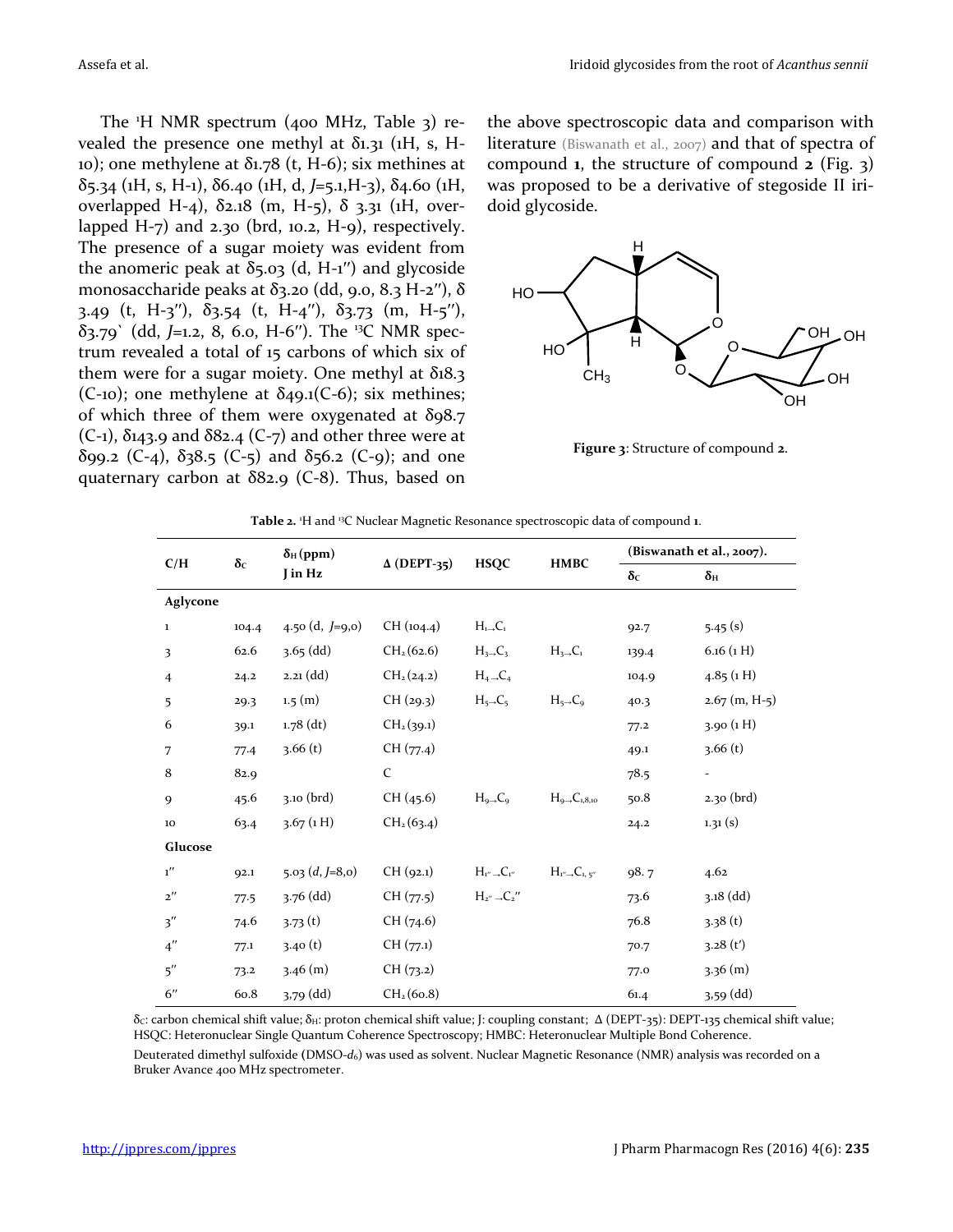| Position              | Compound 2 |                          |       | Biswanath et al., 2007. |  |  |
|-----------------------|------------|--------------------------|-------|-------------------------|--|--|
|                       | $\delta C$ | $\delta H$               | δC    | $\delta H$              |  |  |
| Aglycone              |            |                          |       |                         |  |  |
| $\mathbf 1$           | 98.7       | 5.34(s)                  | 92.7  | $5.45$ (1 H, s)         |  |  |
| 3                     | 143.9      | 6.40(d)                  | 139.4 | $6.16$ (1 H, d)         |  |  |
| $\overline{4}$        | 99.2       | 4.60                     | 104.9 | 4.85                    |  |  |
| 5                     | 38.5       | $2.18$ (m)               | 40.3  | 2.67(m)                 |  |  |
| 6                     | 49.1       | 1.78                     | 77.2  | 3.90(1H)                |  |  |
| 7                     | 82.4       | 3.31(t,)                 | 49.1  | 3.66(t)                 |  |  |
| $\bf 8$               | 82.9       | $\overline{\phantom{a}}$ | 78.5  |                         |  |  |
| 9                     | 56.2       | 2.30 (brd)               | 50.8  | 2.30 (brd)              |  |  |
| 10                    | 18.3       | 1.31(s)                  | 24.2  | 1.31(1H,s)              |  |  |
| Glucose               |            |                          |       |                         |  |  |
| $\mathbf{1}^{\prime}$ | 98.3       | 5.03                     | 98.7  | $4.62(H-1')$            |  |  |
| $\mathbf{2}^{\prime}$ | 72.4       | 3.20 (dd, J=9.0, 8.0)    | 73.6  | 3.18 (dd, J=9.0, 8.3)   |  |  |
| 3'                    | 76.6       | 3.49(t)                  | 76.8  | 3.38(t)                 |  |  |
| $\boldsymbol{4}'$     | 70.2       | 3.54(t)                  | 70.7  | 3.28(t)                 |  |  |
| 5'                    | 77.4       | 3.73(m)                  | 77.0  | $3.36$ (m)              |  |  |
| 6'                    | 62.4       | 3.79 (dd)                | 61.4  | 3,59 (dd)               |  |  |

**Table 3.** <sup>1</sup>H and <sup>13</sup>C Nuclear Magnetic Resonance spectroscopic data of compound **2**.

δC: carbon chemical shift value; δH: proton chemical shift value. Deuterated dimethyl sulfoxide **(**DMSO-*d*6) was used as solvent. Nuclear Magnetic Resonance (NMR) analysis was recorded on a Bruker Avance 400 MHz spectrometer.

### **CONCLUSIONS**

This work is the first attempt to phytochemically analyze the roots of *Acanthus sennii* from Ethiopian flora. Phytochemical screening of the roots extract of *Acanthus sennii* revealed that the presence of glycosides, terpenoids, flavonoids, phenolics and tannins. Chromatographic separation of the dichloromethane/methanol (1:1) yielded stegioside derivative iridoid glycosides. To the best of our knowledge, this is the first report on the presence of such kind of iridoid derivatives from the genus *Acanthus* indigenous to Ethiopian flora. Iridoid glycosides commonly occur in the order *Scrophulariales* to which the *Acanthaceae* family belongs. The finding of these pharmacologically important secondary metabolites from root extracts brings the attention of experts to look more on the medicinal importance of the plant.

### **CONFLICT OF INTEREST**

The authors declare no conflict of interest.

#### **ACKNOWLEDGEMENT**

Authors thank Hawassa University for post-graduate study (for Etagegn A) at the Department of Chemistry and School of Graduate study for sponsoring part of the project fund. Authors also acknowledge Department of Chemistry, Addis Ababa University, for access to UV-Vis, IR and NMR instruments.

#### **REFERENCES**

- Awan AJ, Aslam MS (2014) Family Acanthaceae and genus Aphelandra: Ethnopharmacological and phytochemical review. Int J Pharm Pharm Sci 6(10): 45-55.
- Awas T, Demissew S (2009) Ethnobotanical study of medicinal plants in Kafficho people, southwestern Ethiopia. In: Proceedings of the 16th International Conference of Ethiopian Studies. In Svein E, Harald A, Birhanu T & S. B (Eds.), 3:711-726. Trondheim, Norway: NTNU-Trykk Press.
- Biswanath D, Sudhan D, Harigaya Y (2007) Naturally occurring iridoids. A review, Part 1. Chem Pharm Bull 55(2): 159-222.